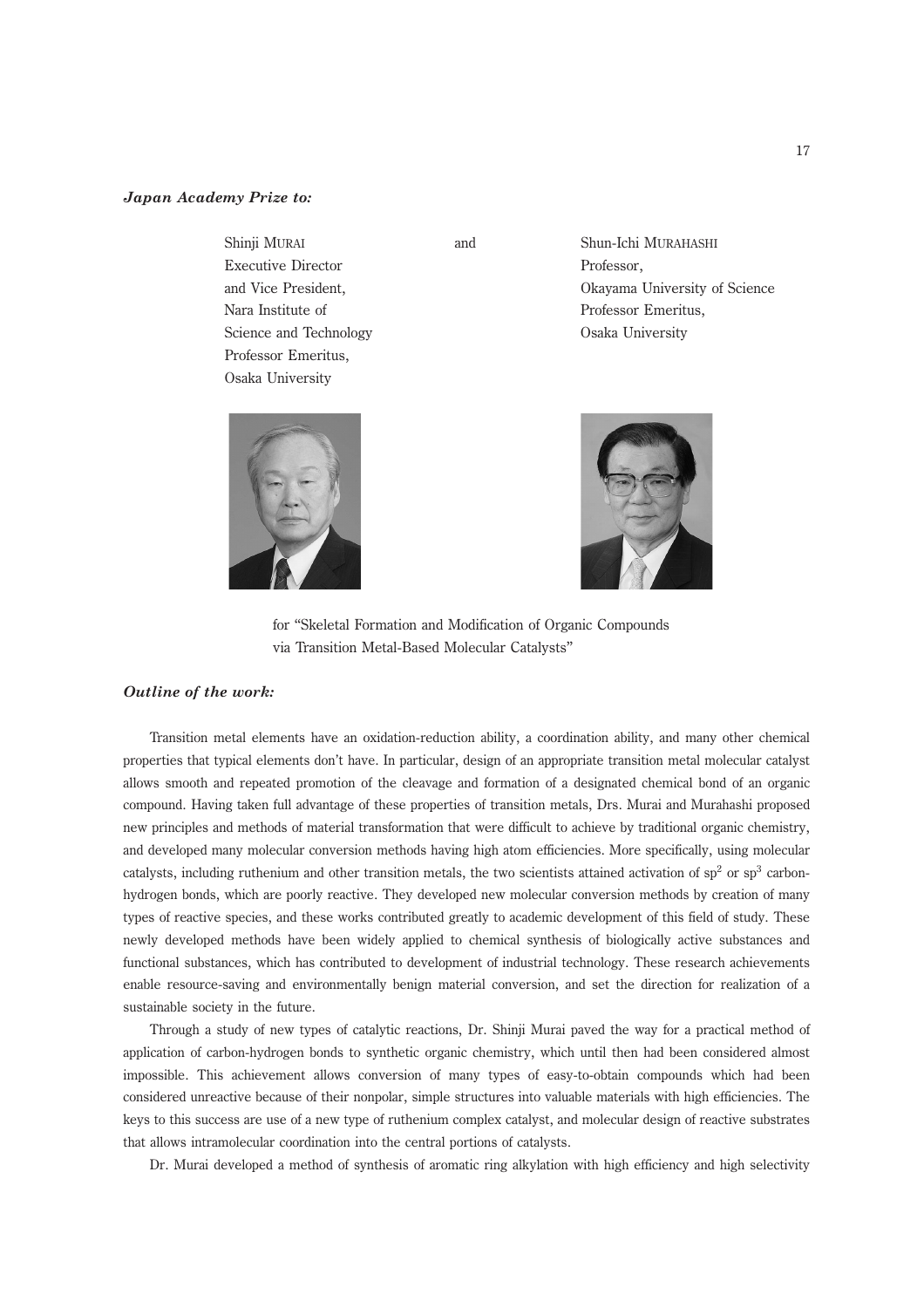through reaction of many types of aromatic ketones and olefins using a ruthenium complex as a catalyst. The reaction efficiency is significantly high, and in many cases, the yields of reaction products are quantitative. This method can be applied to many aromatic compounds other than ketones, and was developed to a more general reaction. This catalytic reaction proceeds according to a multi-stage mechanism. From as early as the 1960s, it was thought that when a carbon-hydrogen bond is used, the cleavage of the carbon-hydrogen bond with a metal in the first stage of a catalytic cycle is the most difficult step of the cycle. Thirty years later, through detailed experiments, Dr. Murai showed that this working hypothesis was incorrect, and clarified that the most important characteristic of the catalytic reaction is smooth progress of the final stage of a catalytic cycle. Proposition of this new guiding principle contributed to significant improvements in this field of study. Dr. Murai discovered these and many other types of new conversion reactions, which led to a new tide of molecular conversion methods in synthetic organic chemistry.

Dr. Shun-Ichi Murahashi proposed a new concept regarding environmentally benign biomimetic oxidation catalysts and neutral catalysts that replace acids and bases, and developed many new forms of catalytic reactions based on this concept. Although oxidation reactions are basic to the chemical synthesis of useful materials and many types of oxidation reactions have been developed, they still often require metal oxides and halogenated compounds, and treatment of waste materials from these substances remains an environmental concern. To make environmentally benign oxidation reactions possible, Dr. Murahashi discovered, from his unique standpoint, new types of oxidation reactions that use transition metal complex catalysts or lumiflavin, an organic molecule, as catalysts by the simulation of the metabolic functions of cytochrome P-450 enzyme or a flavin enzyme. He succeeded, for the first time, in generating an active ruthenium-oxo species that acts as the active iron-oxo species of a naturally occurring cytochrome P-450 without using porphyrin, and developed many new types of environmentally benign oxidation reactions that can be applied to many types of substrates. Because of this achievement, he established effective oxidation reactions of βlactam, which had been a longstanding problem in pharmaceutical synthesis, and contributed to industrial production of an important intermediate that is common to preparation of antibiotics. In order to study the metabolic functions of metal enzymes and organic enzymes in a complementary manner, Dr. Murahashi started studying the oxidation mechanism of a flavin enzyme with its kinetics, and discovered an oxidation reaction by lumiflavin, an organic catalyst. The aerobic oxidation at room temperature with this catalyst is worthy of special mention, because it is a method with a high efficiency comparable to that of enzyme reactions. These new types of catalytic oxidation reactions have opened up a new academic field and are used widely in the synthesis of biologically active compounds and intermediates of chemical industry products.

Furthermore, Dr. Murahashi discovered a specific reaction of amine with a palladium catalyst in the year 1978, and through a detailed study of the reaction mechanism, revealed the fact that the transition metal complex activates the sp<sup>3</sup> carbon-hydrogen bond at the  $\alpha$  position of a hetero atom. With this discovery as a turning point, transition metal complexes, such as low valent ruthenium complexes, can be used to form carbon-carbon bonds through activation of  $sp<sup>3</sup>$ carbon-hydrogen bonds of many types of hetero atom compounds. These reactions proceed under neutral conditions without using the traditional strong base catalysts. In addition, Dr. Murahashi discovered that this new catalyst also acts as a strong acid, neutral, acid-base ambiphilic catalyst. This kind of ambiphilic catalyst is extremely effective at multistage synthesis, as well as automated synthesis. This is a revolutionary study that paved the way for processes that form no salts.

As stated above, having focused on the chemical properties of transition metal elements, Drs. Murai and Murahashi designed new types of catalysts, developed many new types of chemical reactions, and proved the practical effectiveness of these catalysts and reactions. Their study results are a great contribution to the academy and chemical industrial technology, and are highly valued within and outside Japan.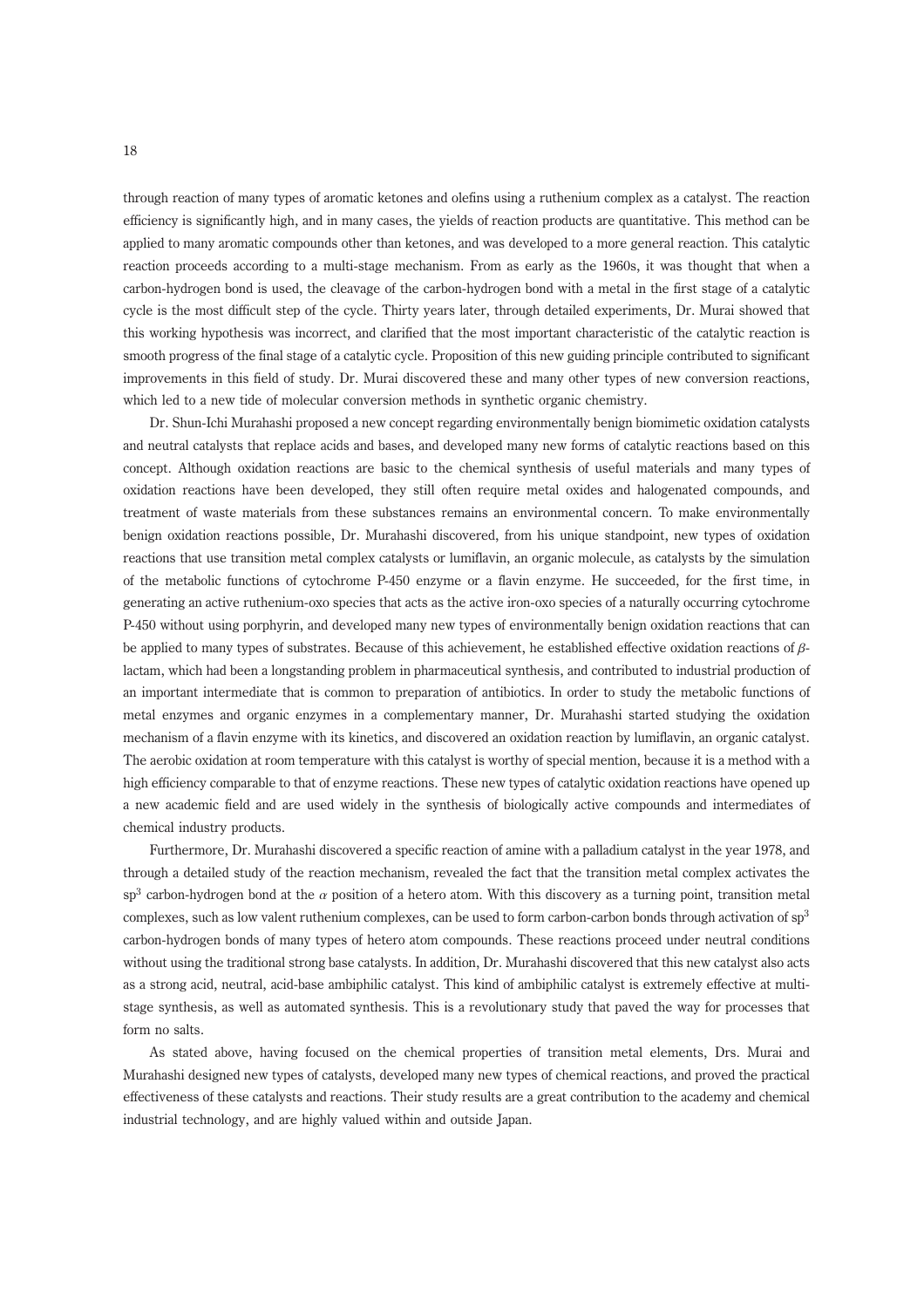## Major publications by Dr. S. Murai

- 1. Catalytic Reactions with Hydrosilane and Carbon Monoxide. S. Murai, N. Sonoda, Angew. Chem., 1979, 91, 896.
- 2. Ruthenium-Catalyzed Reaction of 1,6-Diynes with Hydrosilanes and Carbon Monoxide: A Third Way of Incorporating CO. N. Chatani, Y. Fukumoto, T. Ida, S. Murai, J. Am. Chem. Soc., 1993, 115, 11614.
- 3. Efficient Catalytic Addition of Aromatic Carbon-Hydrogen Bonds to Olefins. S. Murai, F. Kakiuchi, S. Sekine, Y. Tanaka, A. Kamatani, M. Sonoda, N. Chatani, Nature, 1993, 366, 529.
- 4. Catalytic Addition of Aromatic Carbon-Hydrogen Bonds to Olefins with the Aid of Ruthenium Complexes. F. Kakiuchi, S. Sekine, Y. Tanaka, A. Kamatani, M. Sonoda, N. Chatani, S. Murai, Bull. Chem. Soc. Jpn., 1995, 68, 62.
- 5. Ru3(CO)12-Catalyzed Coupling of Heteroaromatic C-H/CO/Olefins. Regioselective Acylation of the Imidazole Ring. N. Chatani, T. Fukuyama, F. Kakiuchi, S. Murai, J. Am. Chem. Soc., 1996, 118, 493.
- 6. Ru3(CO)12-Catalyzed Site-Selective Carbonylation Reactions at a C-H Bond in Aza-Heterocycles. T. Fukuyama, N. Chatani, J. Tatsumi, F. Kakiuchi, S. Murai, J. Am. Chem. Soc., 1998, 120, 11522.
- 7. Ru<sub>3</sub> (CO)<sub>12</sub>-Catalyzed Decarbonylative Cleavage of a C-C Bond of Alkyl Phenyl Ketones. N. Chatani, Y. Ie, F. Kakiuchi, S. Murai, J. Am. Chem. Soc., 1999, 121, 8645.
- 8. Ru<sub>3</sub> (CO)<sub>12</sub>-Catalyzed Intermolecular Cyclocoupling of Ketones, Alkenes or Alkynes, and Carbon Monoxide. [2 + 2+ 1] Cycloaddition Strategy for the Synthesis of Functionalized γ-Butyrolactones. M. Tobisu, N. Chatani, T. Asaumi, K. Amako, Y. Ie, Y. Fukumoto, S. Murai, J. Am. Chem. Soc., 2000, 122, 12663.
- 9. Carbonylation at sp<sup>3</sup> C-H Bonds Adjacent to a Nitrogen Atom in Alkylamines Catalyzed by Rhodium Complexes. N. Chatani, T. Asaumi, T. Ikeda, S. Yorimitsu, Y. Ishii, F. Kakiuchi, S. Murai, J. Am. Chem. Soc., 2000, 122, 12882.
- 10. The Ruthenium-Catalyzed Reductive Decarboxylation of Esters: Catalytic Reactions Involving the Cleavage of Acyl-Oxygen Bonds of Esters. N. Chatani, H. Tatamidani, Y. Ie, F. Kakiuchi, S. Murai, J. Am. Chem. Soc., 2001, 123, 4849.
- 11. Ru<sub>3</sub> (CO)<sub>12</sub>-Catalyzed Coupling Reaction of sp<sup>3</sup> C-H Bonds Adjacent to a Nitrogen Atom in Alkylamines with Alkenes. N. Chatani, T. Asaumi, S. Yorimitsu, T. Ikeda, F. Kakiuchi, S. Murai, J. Am. Chem. Soc., 2001, 123, 10935.
- 12. Catalytic Carbonylation Reactions of Benzyne Derivatives. N. Chatani, A. Kamitani, M. Oshita, Y. Fukumoto, S. Murai, J. Am. Chem. Soc., 2001, 123, 12686.
- 13. Skeletal Reorganization of Enynes to 1-Vinylcycloalkenes Catalyzed by GaCl<sub>3</sub>. N. Chatani, H. Inoue, T. Kotsuma, S. Murai, J. Am. Chem. Soc., 2002, 124, 10294.
- 14. A Ruthenium-Catalyzed Reaction of Aromatic Ketones with Arylboronates: A New Method for the Arylation of Aromatic Compounds via C-H Bond Cleavage. F. Kakiuchi, S. Kan, K. Igi, N. Chatani, S. Murai, J. Am. Chem. Soc., 2003, 125, 1698.
- 15. A GaCl<sub>3</sub>-Catalyzed [4+1] Cycloaddition of  $\alpha$ , β-Unsaturated Carbonyl Compounds and Isocyanides Leading to Unsaturated γ-Lactone Derivatives. N. Chatani, M. Oshita, M. Tobisu, Y. Ishii, S. Murai, J. Am. Chem. Soc., 2003, 125, 7812.
- 16. Ruthenium-Catalyzed C-H/ CO/ Olefin Coupling Reaction of N-Arylpyrazoles. Extraordinary Reactivity of N-Arylpyrazoles toward Carbonylation at C-H Bonds. T. Asaumi, N. Chatani, T. Matsuo, F. Kakiuchi, S. Murai, J. Org. Chem., 2003, 68, 7538.
- 17. Ruthenium-Catalyzed Alkylation of Aromatic Ketones with Olefins: 8-[2-(Triethoxysilyl) ethyl]-1-tetralone. F. Kakiuchi, S. Murai, Org. Synth., 2003, 80, 104.
- 18. The Ruthenium-Catalyzed Functionalization of Aryl Carbon-Oxygen Bonds in Aromatic Ethers with Organoboron Compounds. F. Kakiuchi, M. Usui, S. Ueno, N. Chatani, S. Murai, J. Am. Chem. Soc., 2004, 126, 2706.
- 19. Rhodium-Catalyzed C-H-CO-Olefin Coupling Reactions –A Chelatoin-Assisted Direct Carbonylation at the Ortho C-H Bond in the Benzene Ring of 2-Arylpyridines. N. Chatani, T. Uemura, T. Asaumi, Y. Ie, F. Kakiuchi, S. Murai, Can. J. Chem., 2005, 83, 755.